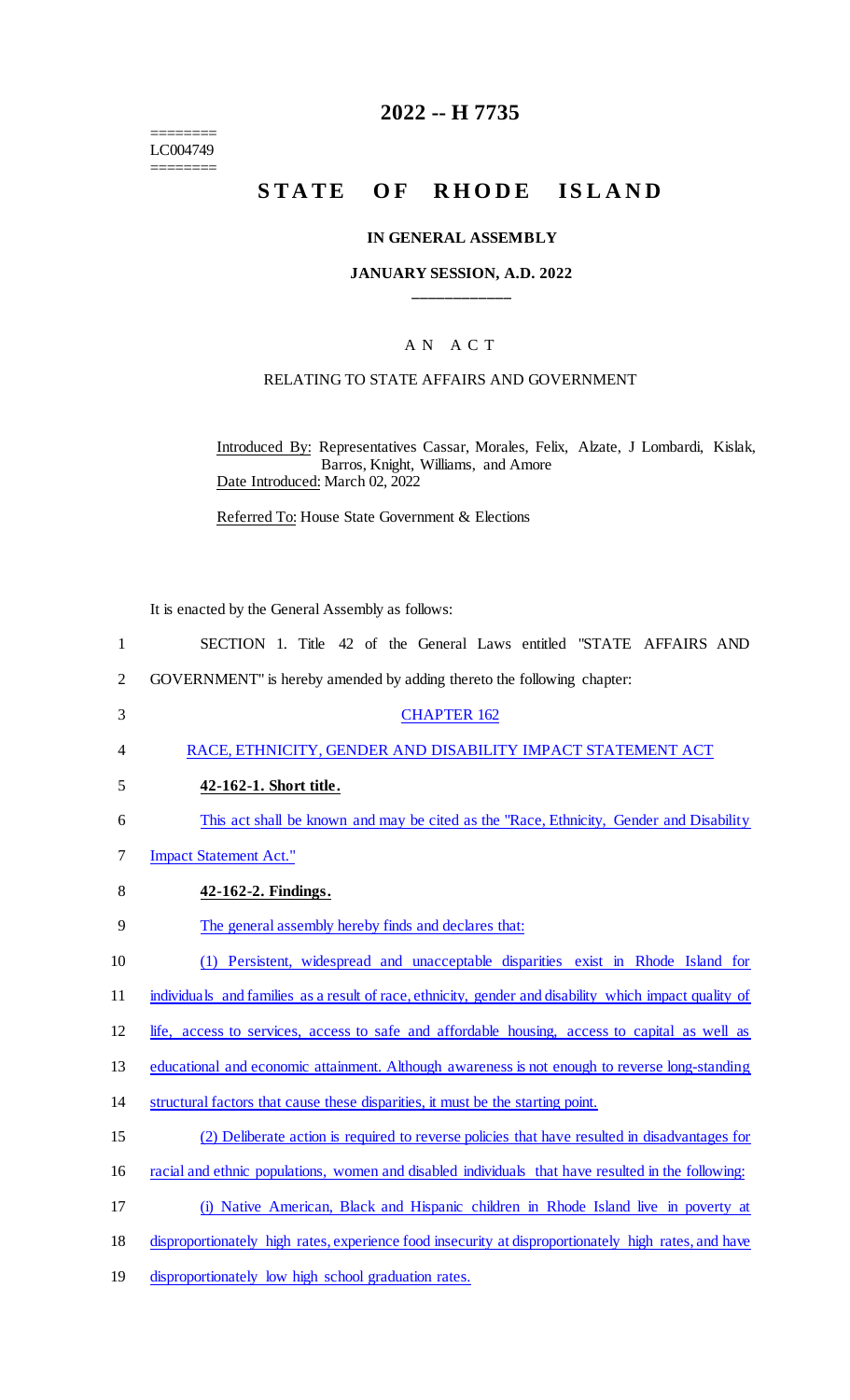(ii) Native American, Black and Hispanic Rhode Islanders have lower rates of homeownership, have disproportionately lower economic attainment, experience poorer health outcomes and are over-represented in lower-wage jobs and in the department of corrections population. (iii) Rhode Island women, especially Native American, Black and Hispanic women, are over-represented in low wage jobs, experience wage disparity, experience high levels of food insecurity and poverty, and have been disproportionately impacted by the COVID-19 pandemic. (iv) Disabled Rhode Islanders experience barriers to access to voting, barriers to employment and economic opportunity, barriers to accessing housing and barriers to accessing 10 public spaces. **42-162-3. Legislative purposes.**  (a) The general assembly recognizes that from criminal justice policies and housing policies to social welfare and health care policies that state legislation has disproportionally impacted Native American, Black, and Hispanic Rhode Islanders as well as women and individua ls with disabilities. This disproportional impact has led to poor health outcomes, low educational attainment and low socioeconomic levels. In turn it has exacerbated increased rates of incarceration, increased public health risk and increased involvement with state agencies and monitoring resulting in disenfranchisement and distrust of systems and government. (b) Beginning in 2007 and 2008, a handful of states, including Connecticut and 20 Massachusetts, began implementing racial impact statements to address racial disparities in their 21 criminal justice systems. Other states, including Maine, have taken a different approach to addressing historic and pervasive racial inequity in legislation. This act aims to build on that foundation, proposing the inclusion of a new legislative tool, a combined race, ethnicity, gender 24 and disability impact statement, in future legislation. (c) Based on the prevention principle, the development of combined race, ethnicity, gender and disability impact statement aims to prevent harm, or inform of potential harm or disproportionate impact, to specific demographics during the legislative process. 28 (d) As there has historically been no process to guide analysis by racial impact as legislation is considered in the Rhode Island general assembly, this act will add race, ethnicity, gender and disability impact statements into the legislative process to contribute to the development of sound and fair policy. Race, ethnicity, gender and disability impact statements will serve as a tool to inform legislators of potential consequences of policies that may have a disproportionate impact on historically disadvantaged populations prior to enacting new legislation.

**42-162-4. Parameters for statements.**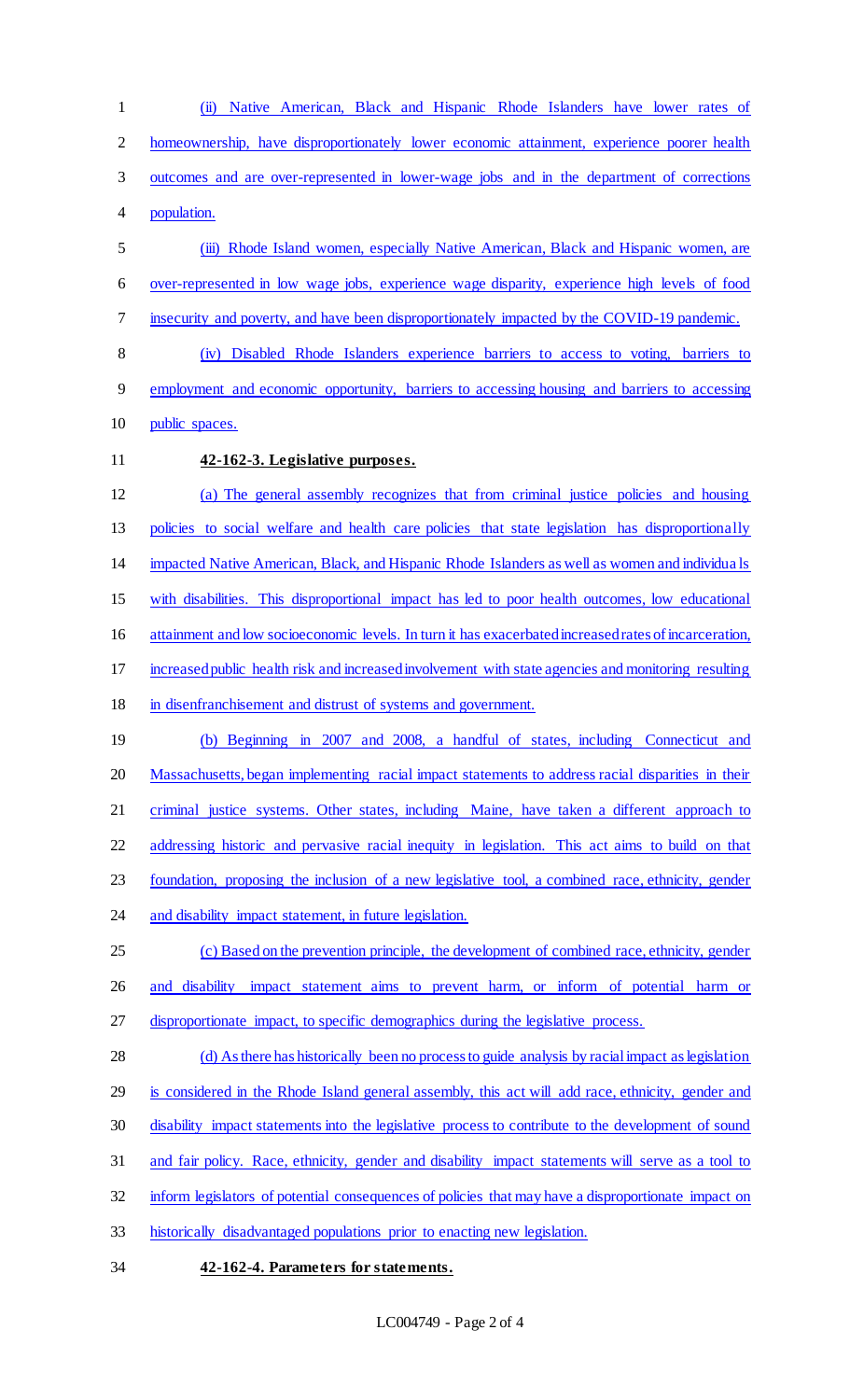(a) A race, ethnicity, gender and disability impact statement must be an impartial, simple 2 and understandable statement demonstrating that the bill sponsor has taken into account the impact that the legislation will have on underrepresented and historically disadvantaged communities 4 throughout the state. The sponsor of the legislation may work in conjunction with state agencies to obtain any necessary demographic data to inform the content of the impact statement. The sponsor of the legislation shall assure that the bill language contains a section entitled "race, ethnicity, gender and disability impact" which contains: (1) A description of the way in which the legislation will or will not provide corrective action for policies that have previously resulted in disparities by race, ethnicity, gender or disability; and (2) A reference to historic disparities; existing efforts to address the historic disparities. (b) Race, ethnicity, gender and disability impact statements shall be required when proposed legislation pertains to expenditures or policy regarding human services, medical, dental or behavioral health care, disability services, housing or housing assistance; legislation regarding education; legislation regarding employment and labor; legislation regarding land use and transportation; legislation that will have economic or environmental impacts on communities; and legislation that pertains to the criminal justice system. (c) The race, ethnicity, gender and disability impact statement requirement may be waived 19 if there are no discernible impacts based on race, ethnicity, gender or disability. 20 (d) Race, ethnicity, gender and disability impact statements must be made available to the 21 public at the time that bills are posted for hearing in committees to ensure that the public and legislators have the information available to inform testimony and hearings. Race, ethnicity, gender 23 and disability impact statements shall be deemed public records under the provisions of chapter 2 24 of title 38. SECTION 2. This act shall take effect upon passage.

======== LC004749 ========